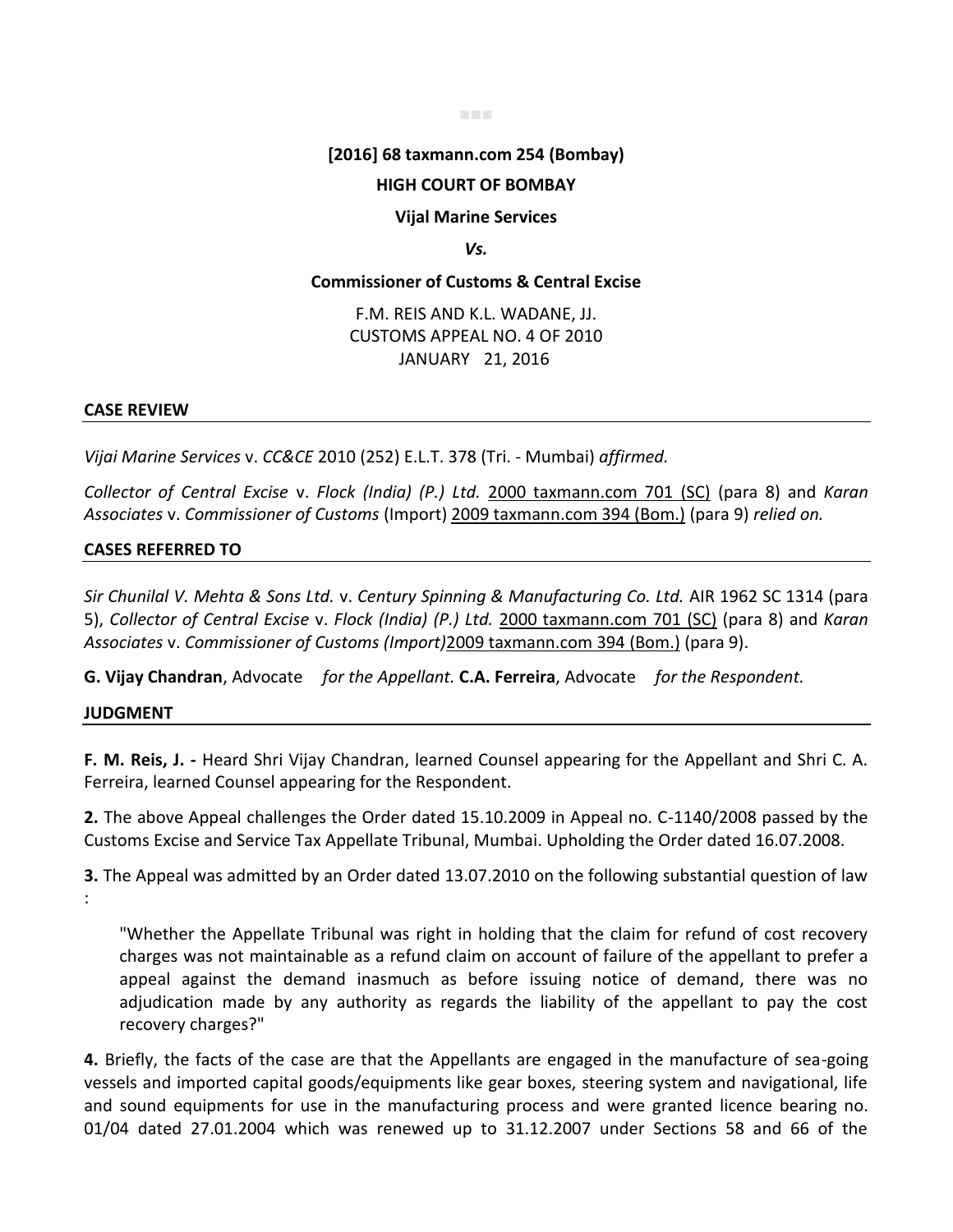Customs Act, 1962 for deposit of the imported dutiable goods in a private bonded warehouse and utilization of such goods in terms of Regulation 5 of the Manufacture and other Operations in Warehouse 1966 on execution of the bond, and the sanction was accorded to the Appellants to carry out manufacturing process and other operations. In terms of Regulation 6 of the said Regulation, the Assistant Commissioner of Customs or Deputy Commissioner of Customs, Officers of the Custom were posted at the bonded warehouse of the Appellants and the manufacturing activity was carried out under their supervision. The Department later raised a claim of Rs.10,84,450/- for the period from 22.09.2004 to 04.11.2007 against which an amount of Rs.6,89,096/- was paid under protest. Accordingly, a letter was issued by the Respondents at the request of the Appellants for de- bonding of the vessel. An application filed by the Appellants to refund of the amount paid was rejected by the Assistant Commissioner vide letter dated 03.03.2008. Being aggrieved by the said refusal for the refund, the Appellants preferred an Appeal before the Commissioner of Appeals which was dismissed by an Order dated 16.07.2008. Being aggrieved by the Order of the Commissioner, the Appellants preferred an Appeal before the Appellate Tribunal which came to be dismissed by an Order dated 15.10.2009.

**5.** Shri Vijay Chandran, learned Counsel appearing for Appellants, has pointed out that as there was no adjudication by the authorities of the amounts payable by the Appellants, the question of preferring an Appeal to challenge such Order would not arise. Learned Counsel further pointed out that though a notice was received by the Appellants for recovery of the amounts and the reply thereto was sent by the Appellants, nevertheless, there was no decision arrived at by the competent authorities fixing the amount payable by the Appellants. Learned Counsel as such pointed out that the Appellants were entitled to seek the refunds of the amounts which the Appellants were not liable to pay from the concerned authorities. Learned Counsel has thereafter taken us through the impugned Orders passed by the authorities as well as by the Appellate Tribunal to point out that this aspect has not at all been correctly considered by the authorities below to come to the conclusion that the claim for refund filed by the Appellant deserves to be rejected. Learned Counsel has thereafter extensively taken us through the Judgment of the Tribunal to point out that the learned Tribunal has erroneously assessed the material on record to come to an erroneous conclusion. Learned Counsel has thereafter taken us through the relevant provisions of the Customs Act to point out that the application for refund was maintainable as there was no speaking Order assessing the amounts payable by the Appellants. Learned Counsel has relied upon the Judgment of the Apex Court in AIR 1962 SC 1314 in the case of *Sir Chunilal V. Mehta & Sons Ltd.* v. *Century Spg. & Mfg. Co. Ltd.* AIR 1962 SC 1314 Learned Counsel has further submitted that the Appellants sent a letter, inter alia, stating that the excessive amounts were paid towards the cost recovery based on a demand by the Respondents which the Assistant Commissioner by Order dated 03.03.2008 came to the conclusion that the cost recovery charges were rightly paid. Learned Counsel further pointed out that the said Order was challenged under Section 128 of the Customs Act, 1962 wherein the learned Commissioner found that the Appellant has a strong case on merits as no costs recovery was due for the period when no Officer was posted at the warehouse, but, however, rejected the Appeal since the Appellants had not challenged the Order demanding costs recovery charges. Learned Counsel further pointed out that these findings of the authorities below are totally erroneous and, as such deserves to be quashed and set aside. Learned Counsel further pointed out that on these technical grounds, the refunds which the Appellants are entitled should not be refused and, as such, the impugned Order be quashed and set aside.

**6.** On the other hand, Shri C. A. Ferreira, learned Counsel appearing for the Respondent, has supported the impugned Orders. Learned Counsel has pointed out that the demand was made after an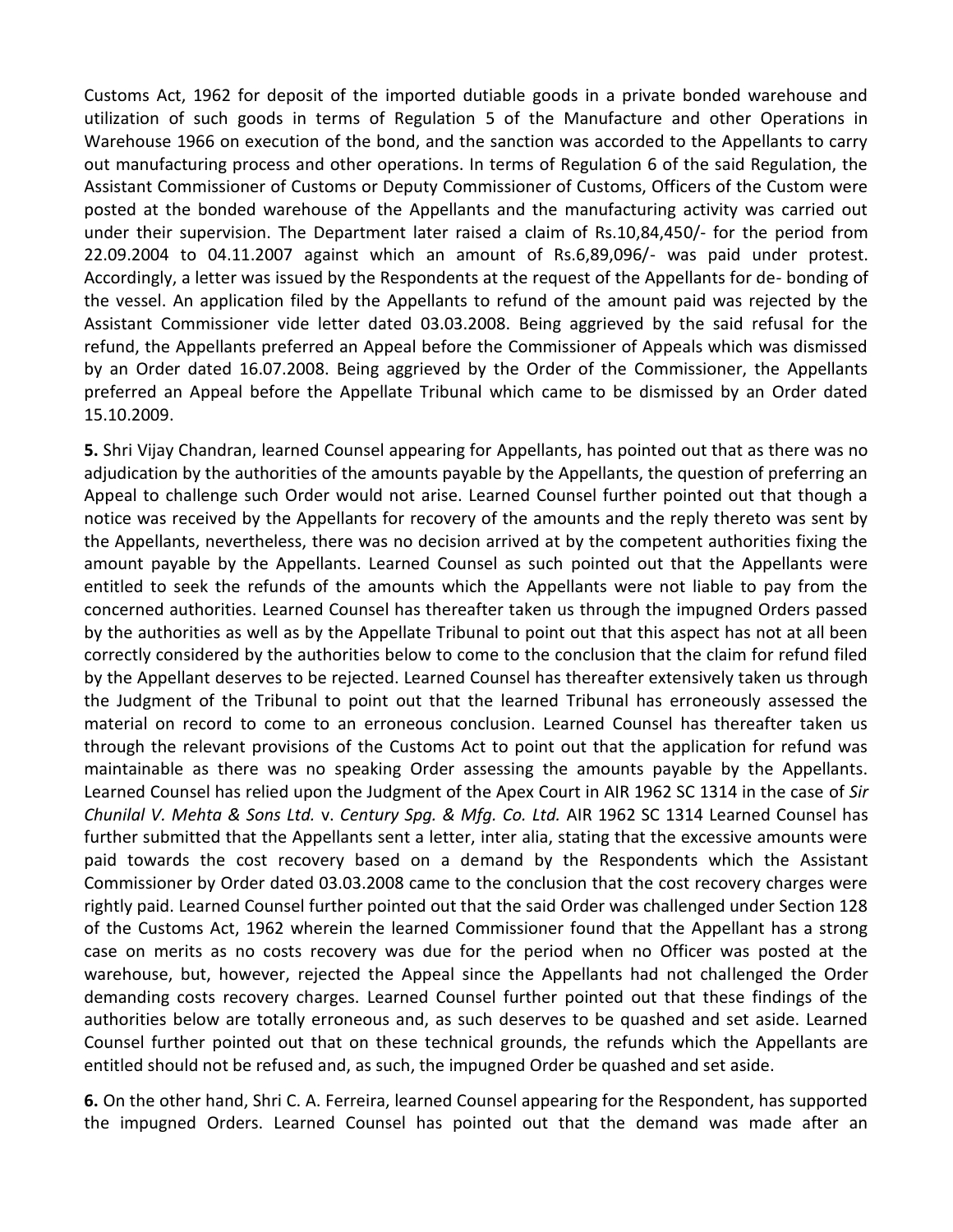adjudication and, as such, unless such demand is challenged, the question of seeking refund would not arise. Learned Counsel further submits that the application for refund filed by the Appellants was not maintainable and, as such, the authorities below were justified to come to such conclusion. Learned Counsel further submits that the authorities below have relied upon the Judgments of this Court to come to such conclusion as, according to him, even a demand without a speaking Order is an Order which has to be challenged.

**7.** We have carefully considered the submissions of the learned Counsel and we have also gone through the records. In the present case, it cannot be disputed that a demand was raised by the Assistant Commissioner for the payment of cost recovery charges. Section 128 of the Customs Act, reads thus :

"Section 128: Appeals to Commissioner(Appeals)-(1) Any person aggrieved by any decision or order passed under this Act by an Officer of customs lower in rank than a Commissioner of Customs may appeal to the Commissioner(Appeals) within sixty days from the date of the communication to him of such decision or order:

Provided that the Commissioner (Appeals) may, if he is satisfied that the appellant was prevented by sufficient cause from presenting the appeal within a further period of thirty days. The Commissioner (Appeals) may, if sufficient cause is shown, at any stage of hearing of an appeal, grant time, from time to time, to the parties or any of them and adjourn the hearing of the appeal for reasons to be recorded in writing:

Provided that no such adjournment shall be granted more than three times to a party during hearing of the appeal.

(2) Every appeal under this section shall be in such form and shall be verified in such manner as may be specified by rules made in this behalf."

**8.** On plain reading of the said provisions, a decision or Order passed under the Act, can be challenged by filing an Appeal before the Commissioner of Appeals. When such an Appeal is preferred, the ground for challenge is quite vast as both the questions of law and facts can be examined in such substantial Appeals which is provided under the statute. Unless and until such Order is set aside, it would be in operation as it is not the case of the Appellants that such Order is void ab initio. The Judgment of the Apex Court in the case of *Collector of Central Excise* v. *Flock (India) (P.) Ltd.* 2000 taxmann.com 701, observes at para 10 thus :

"10. Coming to the question that is raised there is little scope for doubt that in a case where an adjudicating authority has passed an order which is appealable under the statute and the party aggrieved did not choose to exercise the statutory right of filing an appeal, it is not open to the party to question the correctness of the order of the adjudicating authority subsequently by filing a claim for refund on the ground that the adjudicating authority had committed an error in passing his order. If this position is accepted then the provisions for adjudication in the Act and the Rules, the provision for appeal in the Act and the Rules will lose their relevance and the entire exercise will be rendered redundant. This position, in our view, will run counter to the scheme of the Act and will introduce an element of uncertainty in the entire process of levy and collection of excise duty. Such a position cannot be countenanced. The view taken by us also gain support from the provision in Sub-rule (3) of Rule 11 wherein it is laid down that where as a result of any order passed in appeal or revision under the Act, refund of any duty becomes due to any person, the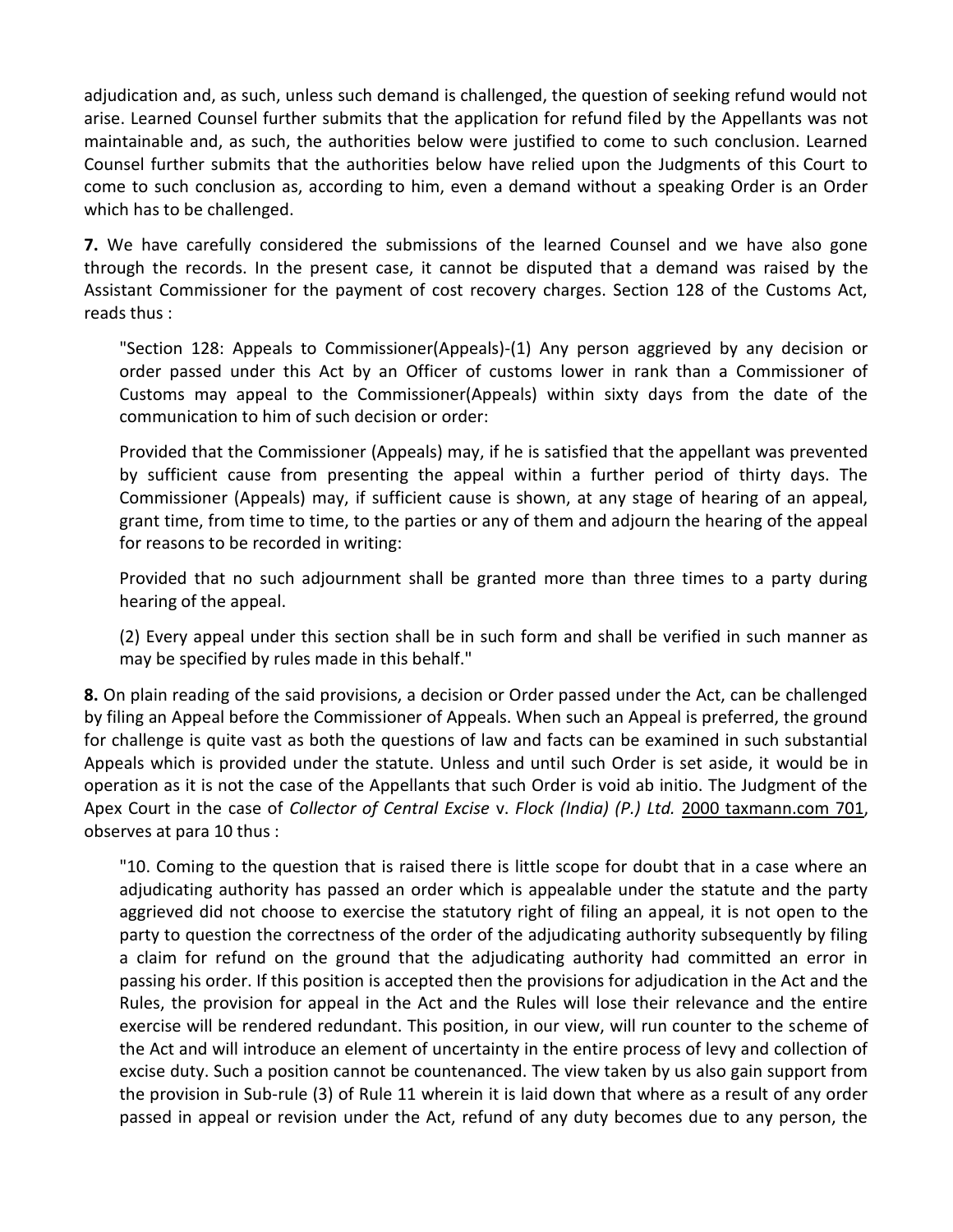proper officer, may refund the amount to such person without his having to make any claim in that behalf. The provision indicates the importance attached to an order of the appellate or revisional authority under the Act. Therefore, an order which is appealable under the Act is not challenged then the order is not liable to be questioned and the matter is not to be reopened in a proceeding for refund which, if we may term it so, is in the nature of execution of a decree/order. In the case at hand it was specifically mentioned in the order of the Assistant Collector that the assessee may file appeal against the order before the Collector (Appeals) if so advised."

**9.** The Division Bench of this Court in a Judgment in the case of *Karan Associates* v. *Commissioner of Customs* (import) 2009 taxmann.com 394 (Bom.), has held at Paras 7, 8, 9 and 11 thus :

"7. In the present case, admittedly, the appellant had cleared the imported goods on 30/1/2003 on payment of duty as assessed without any protest. Though the appellant by a letter dated 11/2/2003 requested the assessing officer to pass a reasoned order, it appears that a speaking order has not been passed in the matter. However, the fact that the assessing officer has failed to pass a speaking order would not invalidate the assessment order so as to file refund claim on 10/4/2003 and seek refund of duty paid on the enhanced value as per the assessment order. In other words, pendency of the application seeking a speaking order would not entitle the appellant to seek refund of duty paid as per the assessment order. It is well settled by the decisions of the Apex Court in the case of *Flock (India) Pvt. Ltd.* (*supra*) and *Priya Blue Industries Ltd.* (*supra*) that so long as the assessment order stands the question of granting refund does not arise at all.

8. The argument of the appellant that unless an appealable speaking order is passed, the importer cannot file an appeal against the assessment order is without any merit. Assessment order passed on the bill of entry is an appealable order and the same can be challenged even in the absence of a speaking order. In other words, in the absence of a speaking order, it cannot be said that the assessment order is not appealable. Where an assessment order is passed without giving reasons and in spite of repeated requests reasoned order is not passed, proceedings can be initiated for setting aside the assessment order passed on the bill of entry. In the present case, save and accept writing letters no proceedings have been initiated for setting aside the assessment order. Therefore, the fact that the assessing officer has not passed a speaking order would not entitle the appellant to claim partial refund of duty paid as per the assessment order.

9. Strong reliance was placed by the Counsel for the appellant on the decision of the Apex Court in the case of *Karnataka Power Corporation Ltd.* v. *Commr. Of Cus.* (Appeals), Chennai reported in MANU/SC/0633/2002: 2002(143)ELT482(SC) followed by the Tribunal in the case of *Telco Ltd.* (*supra*). Both the aforesaid decisions have no relevance to the facts of the present case, because, in both the above cases, the Apex Court as well as Tribunal have remanded the matter back to the adjudicating authority to consider the application of the importer regarding the reclassification of the goods as well as the refund flowing therefrom. In the present case, the question raised is, where reasoned assessment order is not passed, whether the ratio laid down by the Apex Court in the case of the *Priya Blue Industries Ltd.* (*supra*) would be applicable. The Tribunal has rightly held in the affirmative. In both the aforesaid cases relied upon by the appellant, the importer had sought reclassification of the imported goods and the consequential refund. In that context, the matters were remanded for decision on merits regarding reclassification and consequential refund, if any. In the present case, during the pendency of the application filed on 11/2/2003 seeking reasoned order, the appellant had filed refund claim on 10/4/2003. The said refund application dated 10/4/2003 was disposed off in the light of the decisions of the Apex Court in